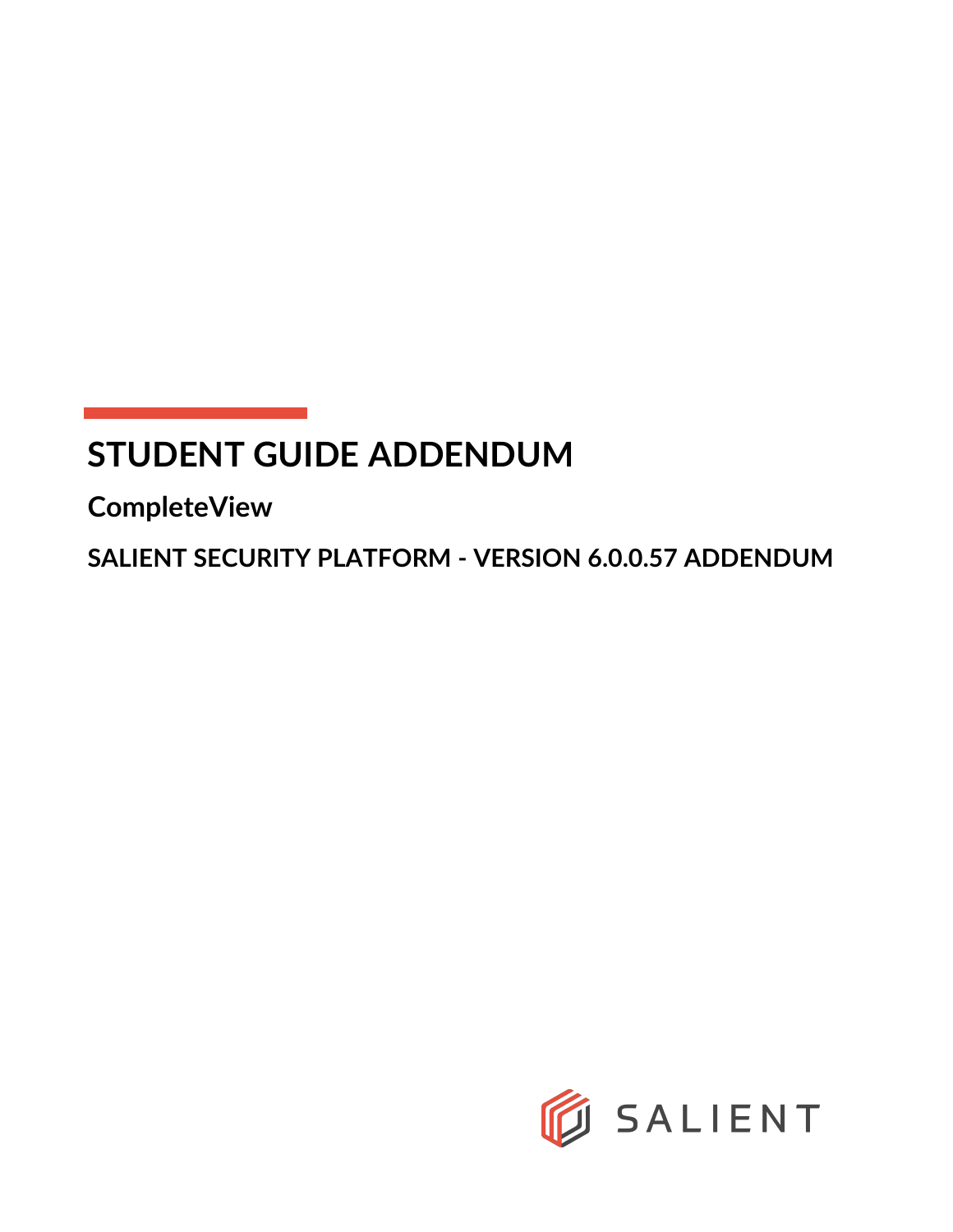# **Table of Contents**

| Changing a recording Server Region <b>Manual Access 2018</b> 2014 2014 |  |
|------------------------------------------------------------------------|--|
|                                                                        |  |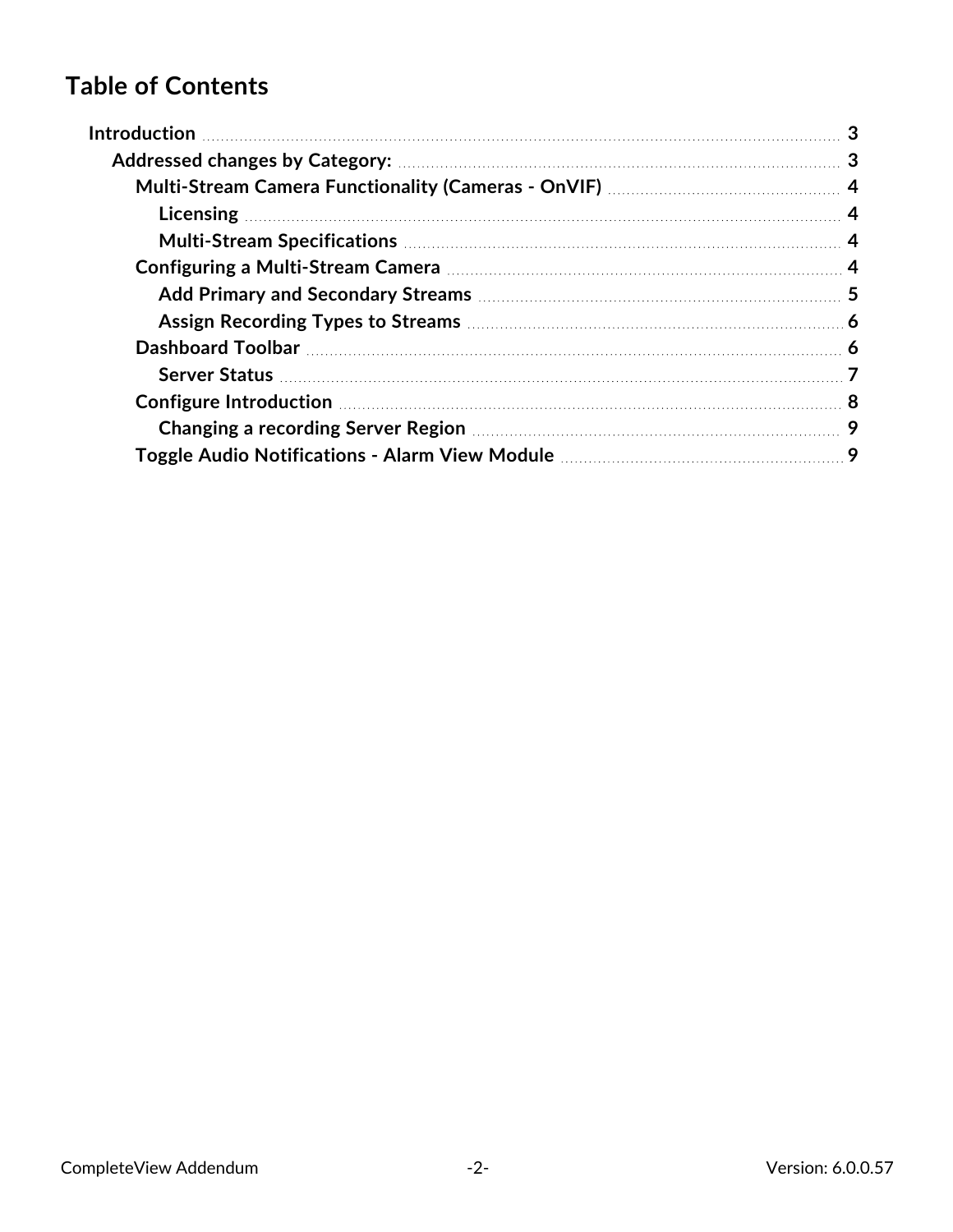# <span id="page-2-0"></span>**Introduction**

This training addendum highlights the major changes and additions to the CompleteView VMS software with the release of CompleteViewVersion 6.0.0.57.

# <span id="page-2-1"></span>**Addressed changes by Category:**

| <b>Cameras - ONVIF</b>    | • Multi-Stream Camera Functionality      |
|---------------------------|------------------------------------------|
| Dashboard - Server Status | • Dashboard Toolbar<br>• Server Status   |
| <b>Configure Module</b>   | • Locking navigation pane                |
| <b>Recording Servers</b>  | • Changing Recording Server Regions      |
| Alarm View - Audio        | • Toggle audio alarm notification on/off |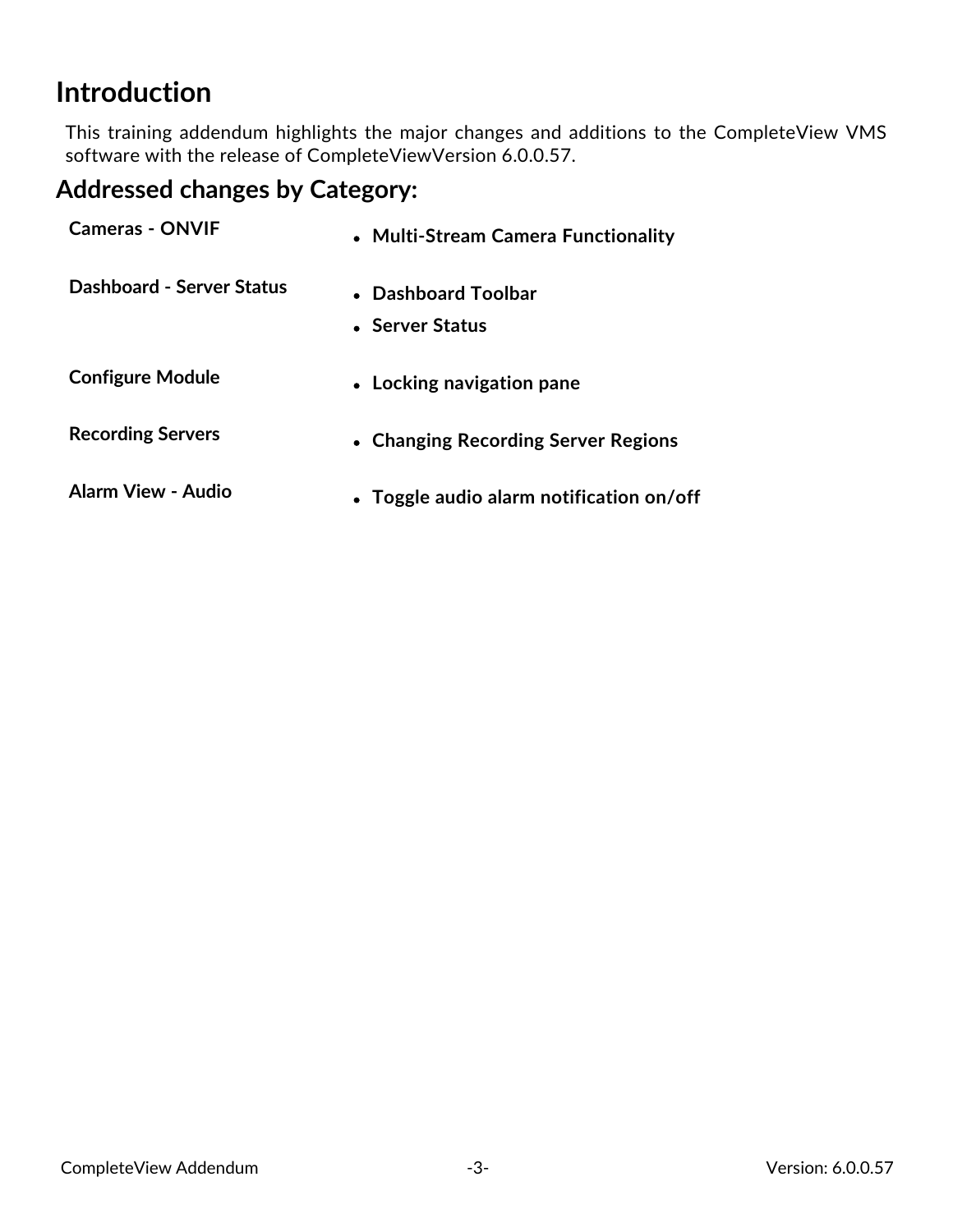# <span id="page-3-0"></span>**Multi-Stream Camera Functionality (Cameras - OnVIF)**

CompleteView can pull up to 3 separate video streams from ONVIF Profile-S compliant cameras capable of multiple streaming profiles. The streams may be assigned to specific recording types (Continuous, Alarm, and Motion) as appropriate for the application. At this time, CompleteView does not support multi-stream functionality on analog, NVR, or encoder-based cameras.

For example, CompleteView can be configured to pull a low resolution, low bandwidth stream from a camera for Continuous recording, but upon either a Motion or Alarm event, automatically begin recording a higher resolution stream from the same camera. This "bump on alarm or motion" functionality allows for greater camera density, maximum conservation of storage space, and reduction of network bandwidth usage while automatically providing a higher resolution stream when necessary.

#### <span id="page-3-1"></span>**Licensing**

<span id="page-3-2"></span>Only one IP license is required for the camera for multi-stream functionality.

#### **Multi-Stream Specifications**

Some cameras come preconfigured with ONVIF users and profiles while some do not. In the latter case, an ONVIF user and ONVIF streaming profiles must be manually created on the camera before CompleteView can be configured to pull multiple streams. Consult your camera's documentation for configuration information. Once the profiles have been set up on the camera, they can be modified within the CompleteView interface.

One or more recording types may be assigned to each stream, but a given recording type may only be assigned once to that camera. For example, the primary stream may have both Continuous and Motion recording types assigned to it, but the secondary stream may only be assigned Alarm recording, as the primary stream takes up the other two recording types.

Recordings from all streams will be stored in the same camera directory and are accessible via standard search functionality and the Playback module within CompleteView. Motion detection, subscription to on-camera events, PTZ operations, and other CompleteView functions will occur only on the primary stream. When viewing a live stream, taking a snapshot will capture the actively viewed stream's frame to match the requested resolution.

Note: If an ONVIF camera configured for multi-streaming is later switched over to its named driver in CompleteView, some Recording Types checkboxes may remain visible, but be grayed out and non-functional.

### <span id="page-3-3"></span>**Configuring a Multi-Stream Camera**

First, verify that an ONVIF user and profiles exist on the camera as described inits documentation. Next, either add the camera as an ONVIF camera as described in the previous section or change its driver in CompleteView to Generic ONVIF.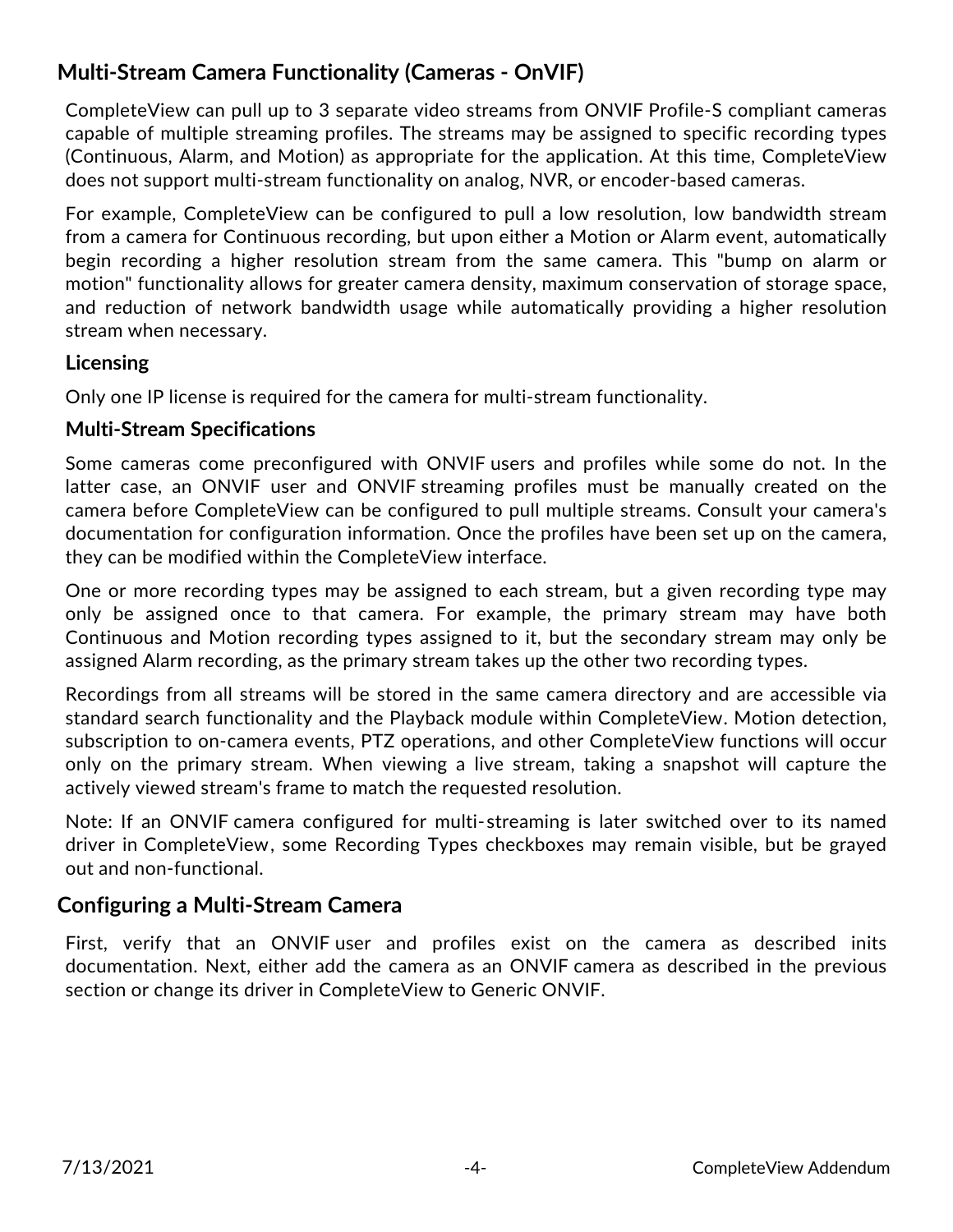#### <span id="page-4-0"></span>**Add Primary and Secondary Streams**

Once the camera is added, perform the following steps to create primary and secondary streams.

#### **Steps:**

**1.** Select primary stream by clicking the 'Set As' dropdown menu and selecting Primary

| <b>CHANNEL</b> | <b>MEDIA PROFILE</b> |                    | <b>COMP</b>  |            |                |         |                  |                | <b>ENC PROFILE</b> |                                               |
|----------------|----------------------|--------------------|--------------|------------|----------------|---------|------------------|----------------|--------------------|-----------------------------------------------|
|                |                      | <b>STREAM NAME</b> |              | <b>RES</b> | <b>FPS</b>     | GOV     | <b>BR (KBPS)</b> | <b>QUALITY</b> |                    | <b>SET AS</b>                                 |
| ٠              | profile_1 h264       | None               | H.264        | 1920x1080  | 30             | 32      | 2147483647       | 70             | Main               | None                                          |
|                | profile_1 jpeg       | None               | <b>MJPEG</b> | 1920x1080  | 30             | $\circ$ | 2147483647       | 70             | Baseline           | None                                          |
|                | <b>Motion Record</b> | None               | H.264        | 1920x1080  | 15             | 30      | 2147483647       | 70             | High               | None                                          |
|                | Cont Record          | Primary (0)        | H.264        | 640x480    | $\overline{4}$ | 30      | 2147483647       | 70             | <b>Baseline</b>    | Prima<br>$\checkmark$                         |
|                |                      |                    |              |            |                |         |                  |                |                    | Primary<br>$\mathcal{P}$<br>Secondary<br>None |

**2.** Select secondary stream by clicking the Set As dropdown menu and selecting Secondary. One primary and up to two secondary streams are supported

| profile_1 h264       | None          | H.264        | 1920x1080 | 30 | 32 | 2147483647 | 70 | Main            | None                  |
|----------------------|---------------|--------------|-----------|----|----|------------|----|-----------------|-----------------------|
| profile_1 jpeg       | None          | <b>MJPEG</b> | 1920x1080 | 30 | 0  | 2147483647 | 70 | <b>Baseline</b> | None                  |
| <b>Motion Record</b> | Secondary (1) | H.264        | 1920x1080 | 15 | 30 | 2147483647 | 70 | High            | Secon<br>$\checkmark$ |
| Cont Record          | Primary (0)   | H.264        | 640x480   | 5  | 30 | 2147483647 | 70 | <b>Baseline</b> | Primary               |
|                      |               |              |           |    |    |            |    |                 | 2                     |

- **3.** If desired, change the Stream Name and adjust the compression, resolution, FPS, GOV, bitrate, Quality, and encoder profile by clicking in the respective cells.
- **4.** Save the profile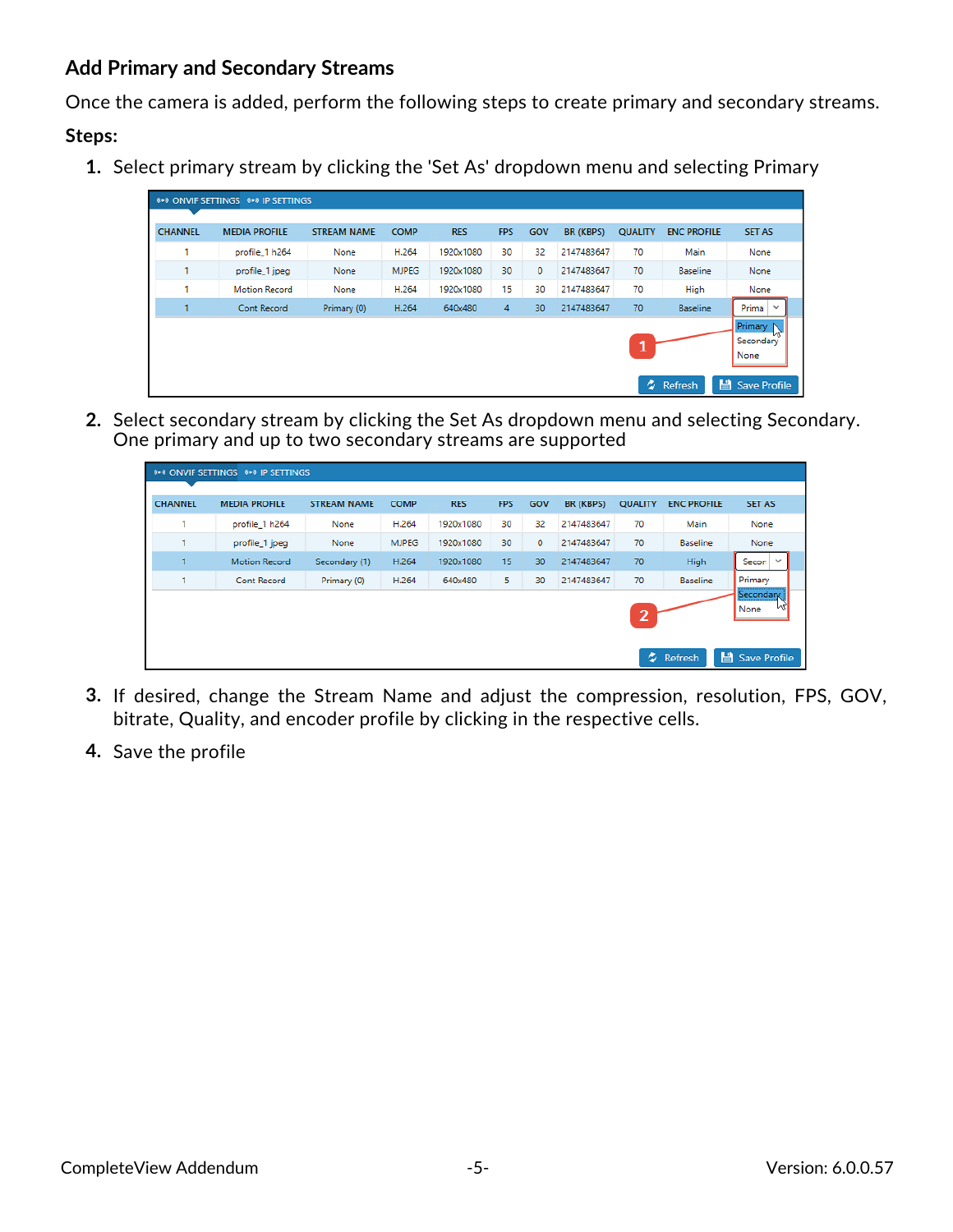### <span id="page-5-0"></span>**Assign Recording Types to Streams**

Once the primary and secondary streams have been added and configured, follow the steps below to assign the recording types.

**Steps:**

- **1.** Select the Stream from the dropdown menu of the Media Properties window
- **2.** Select the Recording Type(s)
- **3.** Save the Configuration

| <b>IVILDIA FROFERIILS</b>  |             |                                        |            |              |                      | <b>Pilliary</b> (V)                       |
|----------------------------|-------------|----------------------------------------|------------|--------------|----------------------|-------------------------------------------|
| <b>Stream Properties</b>   |             |                                        |            |              | 1                    | Primary (0)<br>Secondary (1) <sup>5</sup> |
| <b>Stream Name</b>         | Primary (0) | Stream Type                            | Primary    | $\checkmark$ | Token Name profile1  |                                           |
| <b>Video Properties</b>    |             |                                        |            |              |                      |                                           |
| <i><b>Resolution</b></i>   | 640x480     | <b>GOV Length</b>                      | 30         | $\sim$       | Bitrate (Kbps)       | 2147483647                                |
| <b>FPS</b>                 | 4           | <b>Bitrate Control</b><br>$\sim$       |            | $\sim$       | Quality              | 70<br>$\checkmark$                        |
| <b>Video Compression</b>   |             | <b>Recording Types</b>                 |            |              | <b>Audio Options</b> |                                           |
| From Camera                | H.264       | $\sim$<br>✓                            | Continuous |              |                      | Enable                                    |
| <b>Stream As</b>           | MPEG4       | $\checkmark$                           | Alarm      |              | ource                | $\checkmark$<br>Camera                    |
|                            | Recompi     | $\overline{2}$                         | Motion     |              |                      |                                           |
| <b>Additional Settings</b> |             |                                        |            |              |                      |                                           |
| <b>Time Zone</b>           |             | (UTC-06:00) Central Time (US & Canada) |            | $\checkmark$ |                      | <b>On-Demand Camera</b>                   |
|                            |             |                                        |            |              |                      |                                           |

<span id="page-5-1"></span>Repeat the steps above for the secondary stream(s).

# **Dashboard Toolbar**

The toolbar resides at the top right corner of the Dashboard Task screen. The icons open one of four screens.

- **1. Server Status** displays the status of all Recording Servers attached to the current Management Server (see below for more details)
- **2. Server Overview** presents the Dashboard screen
- **3. Search Video** launches playback for video retrieval
- **4. Search Events** presents a list of motion, alarm, etc., events for playback
- **5. Export Queue** displays a list of videos marked for export
- **6. Menu** presents the following options:
	- **a. Reset Layout** returns the layout to its default state
	- **b. Settings** displays video stream options, detailed below
	- **c. About** displays the version information for CompleteView
	- **d. Logout** logs out of the client



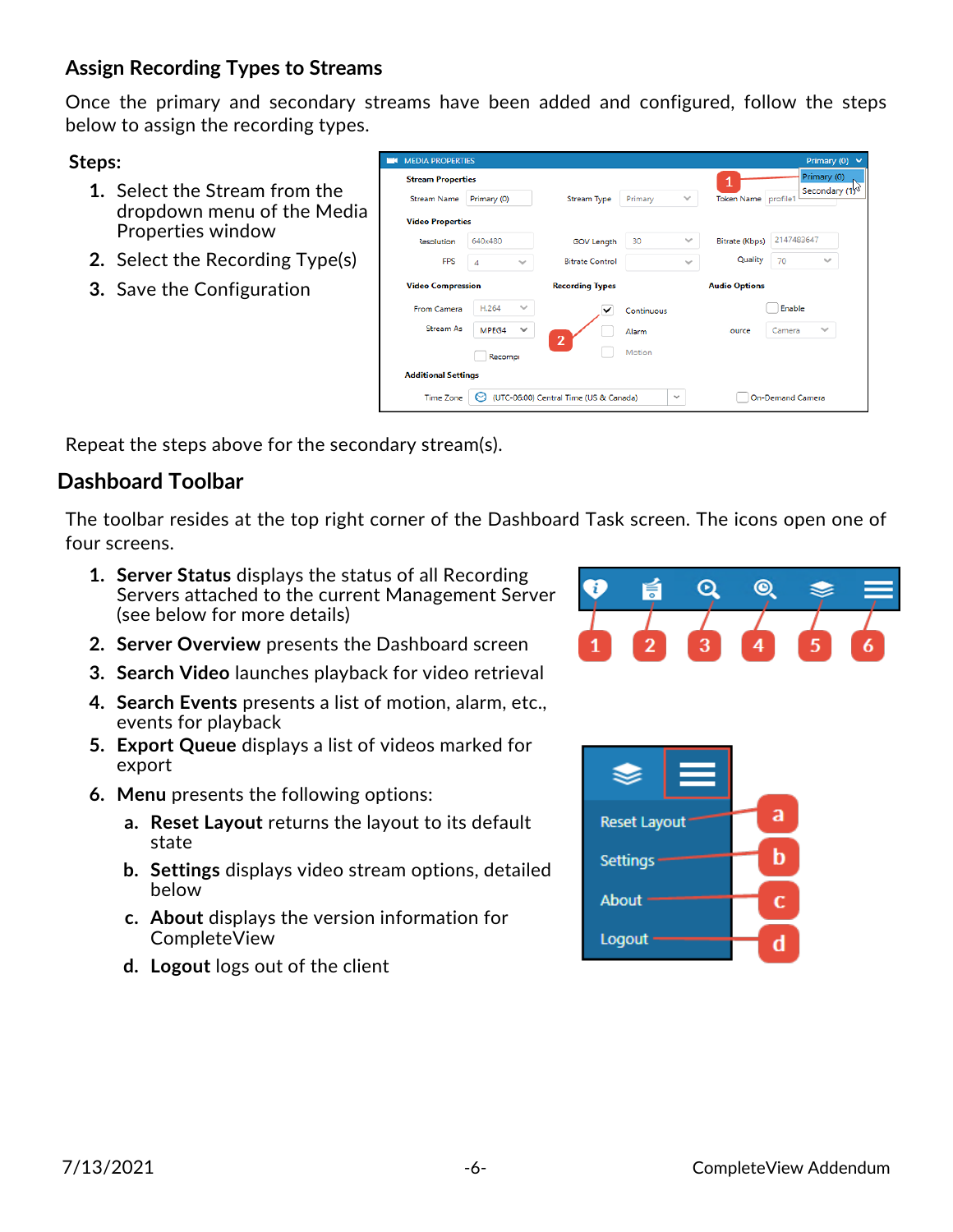#### <span id="page-6-0"></span>**Server Status**

| L €                  | <b>RECORDING SERVER STATUS</b> |                |                |                 |                |                              |                                          |
|----------------------|--------------------------------|----------------|----------------|-----------------|----------------|------------------------------|------------------------------------------|
| Q                    | Search                         |                |                |                 |                |                              | <b>Unselect All</b><br><b>Select All</b> |
| <b>SELECT</b>        | <b>SERVER</b>                  | <b>ADDRESS</b> | <b>VERSION</b> | <b>STATUS</b>   | <b>CAMERAS</b> | <b>VOLUMES</b>               | <b>LAST UPDATED</b>                      |
| ☑                    | <b>RS-T1</b>                   | 10.0.0.225     | 6.0.0.55       | Issues detected | $\bullet$      | ☎                            | 6/24/2021 5:25:35 PM                     |
| $\boxed{\mathbf{z}}$ | $RS-T2$                        | 10.0.0.226     | 6.0.0.55       | Good            | $\sim$         | CV.                          | 6/24/2021 5:25:35 PM                     |
| ☑                    | RS-T3                          | 10.0.0.227     | 6.0.0.55       | Issues detected | ☎              | ☞                            | 6/24/2021 5:25:35 PM                     |
| $\boxed{\mathbf{v}}$ | $RS-T4$                        | 10.0.0.228     | 6.0.0.55       | Good            | l v            | (✓                           | 6/24/2021 5:25:35 PM                     |
|                      |                                |                |                |                 |                |                              |                                          |
|                      |                                |                |                |                 |                |                              |                                          |
|                      |                                |                |                |                 |                | <b>Scan Selected Servers</b> | <b>Scan All Servers</b>                  |

Selecting the Server Status icon will present a list of all Recording Servers currently attached to the deployment's Management Server. Either select the desired servers and click Scan Selected Servers or click Scan All Servers. The server list is searchable and sortable.

| <b>Status Color</b> | Meaning(s)                                                                                                                                                                             |
|---------------------|----------------------------------------------------------------------------------------------------------------------------------------------------------------------------------------|
| Green               | Good - Server is online, no issues found                                                                                                                                               |
| Yellow              | Issues detected - Server is online, issues with either cameras or volumes found                                                                                                        |
| Red                 | Scan error - Server is online, internal error when scanning for issues<br>Unable to connect - Could not connect. Usually indicates the server is<br>offline.                           |
| <b>Black</b>        | Not yet connected - The server has not been scanned<br>Pending scan - Scanning in process<br>Scan interrupted - The scanning process was interrupted, and results may be<br>incomplete |

The Cameras and Volumes columns will display either a red X or a green checkmark. Cameras are flagged if not recording to disk due to being disabled, sync lost, or a recording failed error. A volume is flagged if it is offline or if no free space is available.

Double-clicking a listed Recording Server will display its Dashboard.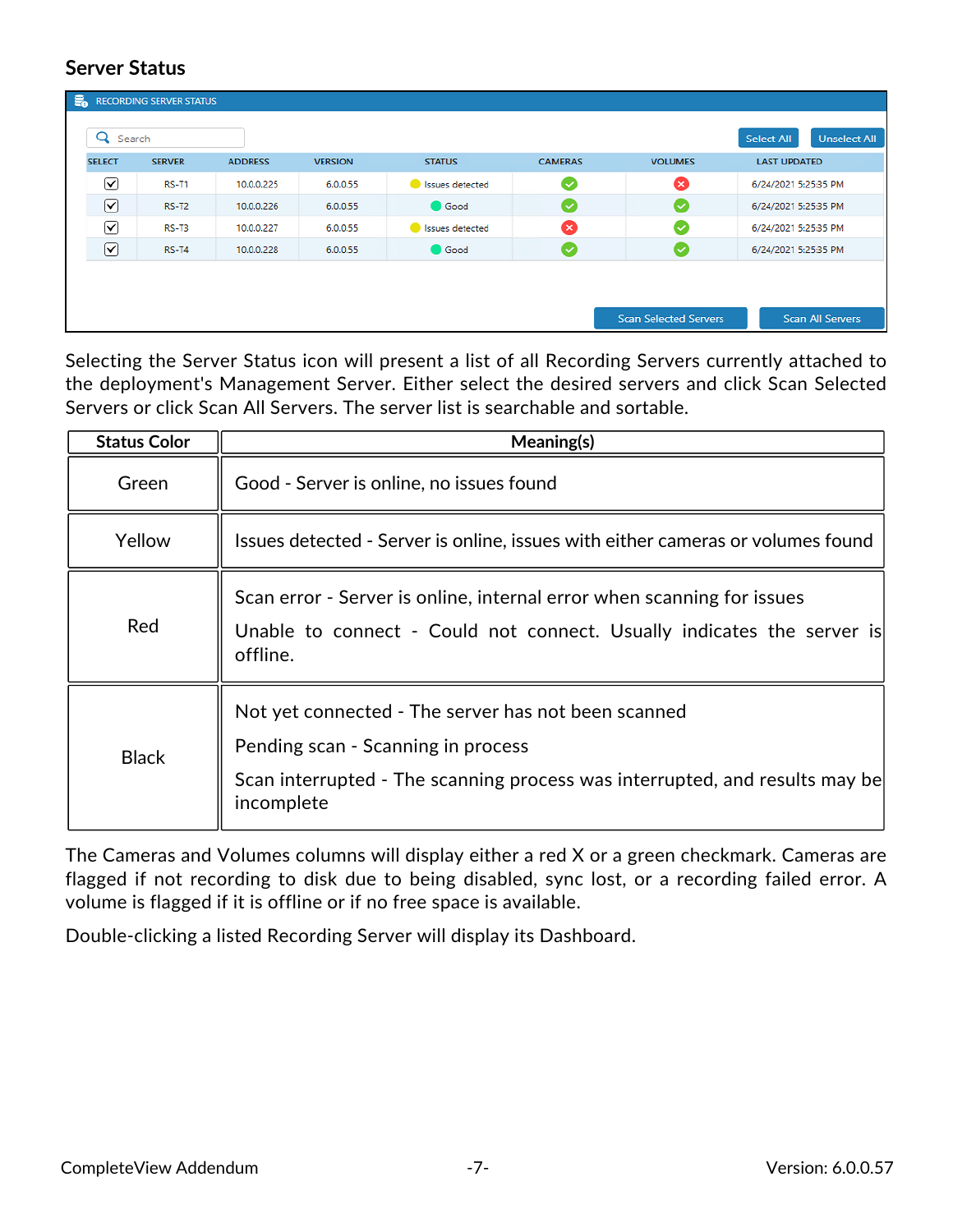### <span id="page-7-0"></span>**Configure Introduction**

The Configure Task is divided into four subpanels: Common Settings, Recording Servers, Views/Maps, and Users/Groups. Each subpanel has been designed and labeled to clearly identify its purpose. From here, administrators may adjust the settings for each of those areas of functionality.

The Navigation Pane within the Configure module may be locked to prevent changes. Select the lock icon to lock and unlock the Navigation Pane. When the navigation pane is locked, nothing can be added, moved, or deleted.

| The left menu is locked. Items may not be<br>added, moved, or deleted. |  |
|------------------------------------------------------------------------|--|
| Unlocked<br>l ocked                                                    |  |
| Across the top of the configure module lies the                        |  |

oss the top of the configure module lies the Configuration Menu.

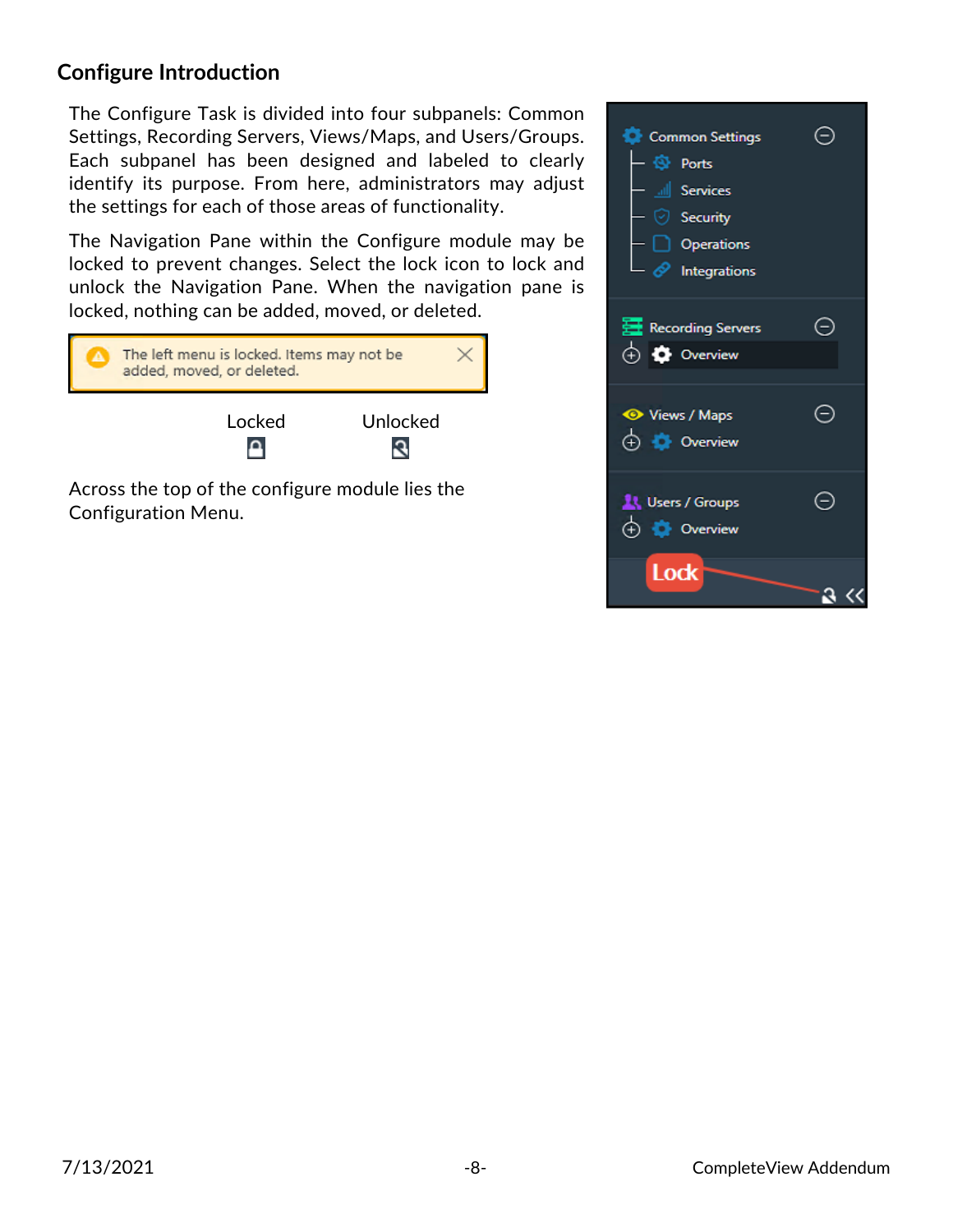### <span id="page-8-0"></span>**Changing a recording Server Region**

A Recording Server's region may be changed after the original assignment. Recording servers may be dragged and dropped anywhere within the regions and sites hierarchy. Additionally, Recording Server regions may be assigned and changed from the recording server overview screen.

#### **Steps:**

- **1.** Select Overview from the Recording Servers panel of the Navigation Pane
- **2.** In the Recording Server Overview screen, select the region dropdown for the server
- **3.** Select the new region
- **4.** Save the configuration

|                       |                                     | <b>Fo</b> SERVERS |                  | <b>CAMERAS</b><br>$\bullet$ |                                | VOLUMES       | 資                            | <b>ALARMS</b>  | 侖                    | <b>TRIGGERS</b> | 园 LICENSES              |                    |                      |
|-----------------------|-------------------------------------|-------------------|------------------|-----------------------------|--------------------------------|---------------|------------------------------|----------------|----------------------|-----------------|-------------------------|--------------------|----------------------|
| Q<br>Search           | $\mathbf{2}$                        |                   |                  |                             | <b>User Name</b>               | $\checkmark$  |                              |                |                      | Apply           |                         | <b>Disable</b>     | Select All<br>Enable |
| <b>ENABLE</b>         | <b>REGION</b>                       | <b>NAME</b>       | <b>HOST</b>      | USER                        | <b>PASSWORD</b>                | <b>LEGACY</b> | <b>TIME ZONE</b>             | <b>EDITION</b> | IP ALLOCATED IP USED |                 | <b>ANALOG ALLOCATED</b> | <b>ANALOG USED</b> | <b>VERSION</b>       |
| ☑                     | Austin                              | RS-T1             | 10.0.0.225       | admin                       | $\bullet\bullet\bullet\bullet$ |               | <b>Central Standard Time</b> | Enterprise     | 18                   | 5               | 12                      | $\circ$            | 6.0.0.55             |
| $\boldsymbol{\nabla}$ | $\vert$ Overview $\vert \vee \vert$ | <b>RS-T2</b>      | 10.0.0.226       | admin                       | $\bullet\bullet\bullet\bullet$ | a l           | <b>Central Standard Time</b> | Enterprise     | 18 <sup>1</sup>      | $\circ$         | 12                      | $\circ$            | 6.0.0.55             |
| ا⊽                    | Overview                            |                   | r3<br>10.0.0.227 | admin                       | 0000                           |               | <b>UTC</b>                   | Enterprise     | 18                   | $\overline{2}$  | 12                      | $\circ$            | 6.0.0.55             |
| $\boxed{\mathbf{z}}$  | <b>USA</b>                          |                   | Louisiana        | $\blacktriangleright$ admin | $\bullet\bullet\bullet\bullet$ |               | <b>UTC</b>                   | Enterprise     | 18                   | ٥               | 12                      | $\circ$            | 6.0.0.55             |
|                       |                                     |                   | Oklahoma         | ٠                           |                                |               |                              |                |                      |                 |                         | $-$ Add            | <b>X</b> Remove      |
|                       |                                     |                   | Texas            | Austin                      |                                |               |                              |                |                      |                 |                         |                    |                      |
|                       | 3                                   |                   |                  | San Antonio                 |                                |               |                              |                |                      |                 |                         |                    |                      |

# <span id="page-8-1"></span>**Toggle Audio Notifications - Alarm View Module**

On the right side of the Main Menu Bar is the Toggle Audio Notification icon. Selecting this icon will toggle audio notifications for alarms and motion on and off. The alarm and motion tones use windows chime sounds, and can not be modified at this time. Audio notifications are on by default.

The audio icon indicates the status of audio notifications:





- Ix